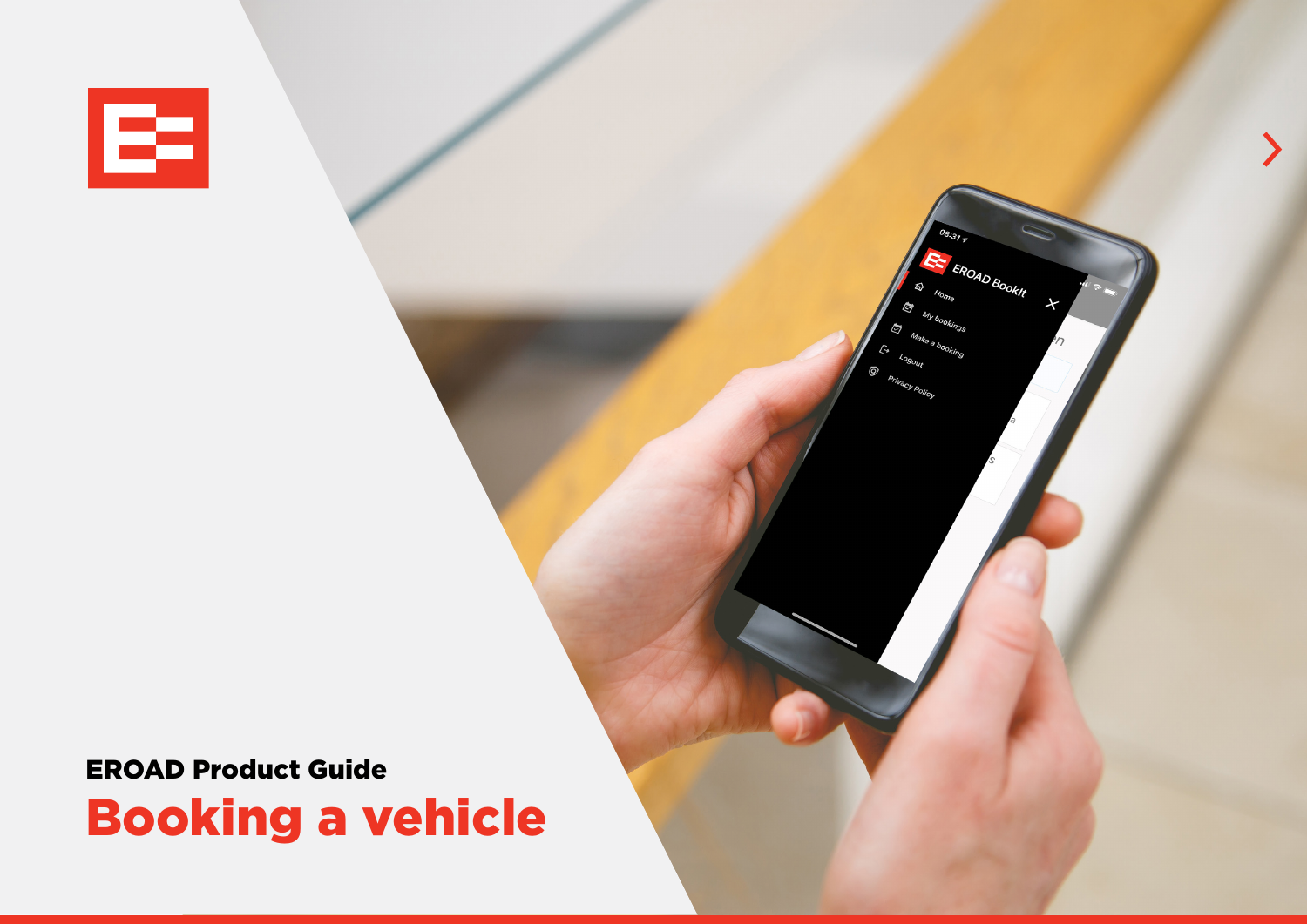# **Makes pool booking easy to use,**  Booking a vehicle

### **Search**

- 1. To book a vehicle select Make Booking from the left navigation
- 2.Enter the requested items for your search. Mandatory booking details are:
- a. A pick-up date and time
- b. A drop-off date and time
- c. The branch handling your fleet. If there is only 1 branch, or you aren't not a Multibranch Booker this will be greyed out and not selectable
- d. A destination. If you enter in a destination that hasn't already been entered, you'll be prompted to add it to the destinations list in future. Ensure you're not duplicating destinations with 'close spellings'.

| Select or add destination<br>51 Torillio |  |
|------------------------------------------|--|
| New                                      |  |
| Add new location: "51 Torillio"          |  |

3.Search. The list of qualifying vehicles appears. If the list is long, use the filters above the list narrow down your selection. If no vehicles appear, the calendar will appear so you can view all vehicle availability. You can book from the Calendar by clicking and dragging across an available space.



4.Identify a vehicle you wish to book and click Select. The confirmation panel appears.

| Rego                             | AAA111                                              |                            | Make/Model FROAD Availia                                           |
|----------------------------------|-----------------------------------------------------|----------------------------|--------------------------------------------------------------------|
| <b>Location &amp; Period</b>     |                                                     |                            |                                                                    |
| Branch                           | Head Office                                         | <b>Transmission Manual</b> |                                                                    |
| Accessories None                 |                                                     | Required seats 1           |                                                                    |
|                                  | Pick up date 21 Jul, 3:00 PM                        |                            | Drop off date 21 Jul, 5:00 PM                                      |
|                                  | Make recurring                                      | Set Recurring plan         |                                                                    |
|                                  | Add passenger details                               |                            |                                                                    |
| Booker -                         |                                                     |                            |                                                                    |
| Demo User                        |                                                     |                            |                                                                    |
|                                  |                                                     |                            |                                                                    |
| Passengers -                     |                                                     |                            |                                                                    |
|                                  |                                                     |                            |                                                                    |
| Another User                     |                                                     |                            |                                                                    |
|                                  |                                                     |                            |                                                                    |
|                                  |                                                     |                            |                                                                    |
|                                  | Book whole vehicle                                  |                            |                                                                    |
|                                  |                                                     |                            |                                                                    |
| Trip reason -<br><b>Business</b> |                                                     |                            |                                                                    |
|                                  |                                                     |                            |                                                                    |
| Cost centre                      |                                                     |                            |                                                                    |
|                                  |                                                     |                            |                                                                    |
| <b>City Yard</b>                 |                                                     |                            |                                                                    |
|                                  |                                                     |                            |                                                                    |
|                                  | Auto-complete booking if vehicle is returned early? |                            |                                                                    |
|                                  |                                                     |                            |                                                                    |
| <b>Notes</b>                     |                                                     |                            |                                                                    |
|                                  |                                                     |                            |                                                                    |
|                                  |                                                     |                            | Verify information above and click button below to confirm booking |

5.Reoccurring: 'Make reoccurring' will allow you to make a reoccurring booking, clicking Set Reoccurring Plan will open the reoccurring settings.

Booker: The Booker can be changed by users with the 'BookOnBehalf' of user role. You can only change the booker to other verified BookIt users

Passengers: You can additional passengers, they must already be verified users of BookIt. They will receive a calendar invitation with the booking details.

Book Whole Vehicle: Will prevent other bookers joining the journey as a passenger

Auto Complete: If this is ticked, if the vehicle returns tothe branch early, the booking will automatically complete and the vehicle will become available again. Untick this if you expect to be coming and going from the branch during the booking.

There may be additional fields that your fleet manager has added to the booking confirmation. These may be required before you can complete confirming the booking.

Calendar Invite: Once you confirm the booking, you will receive a calendar invite via email with the booking details